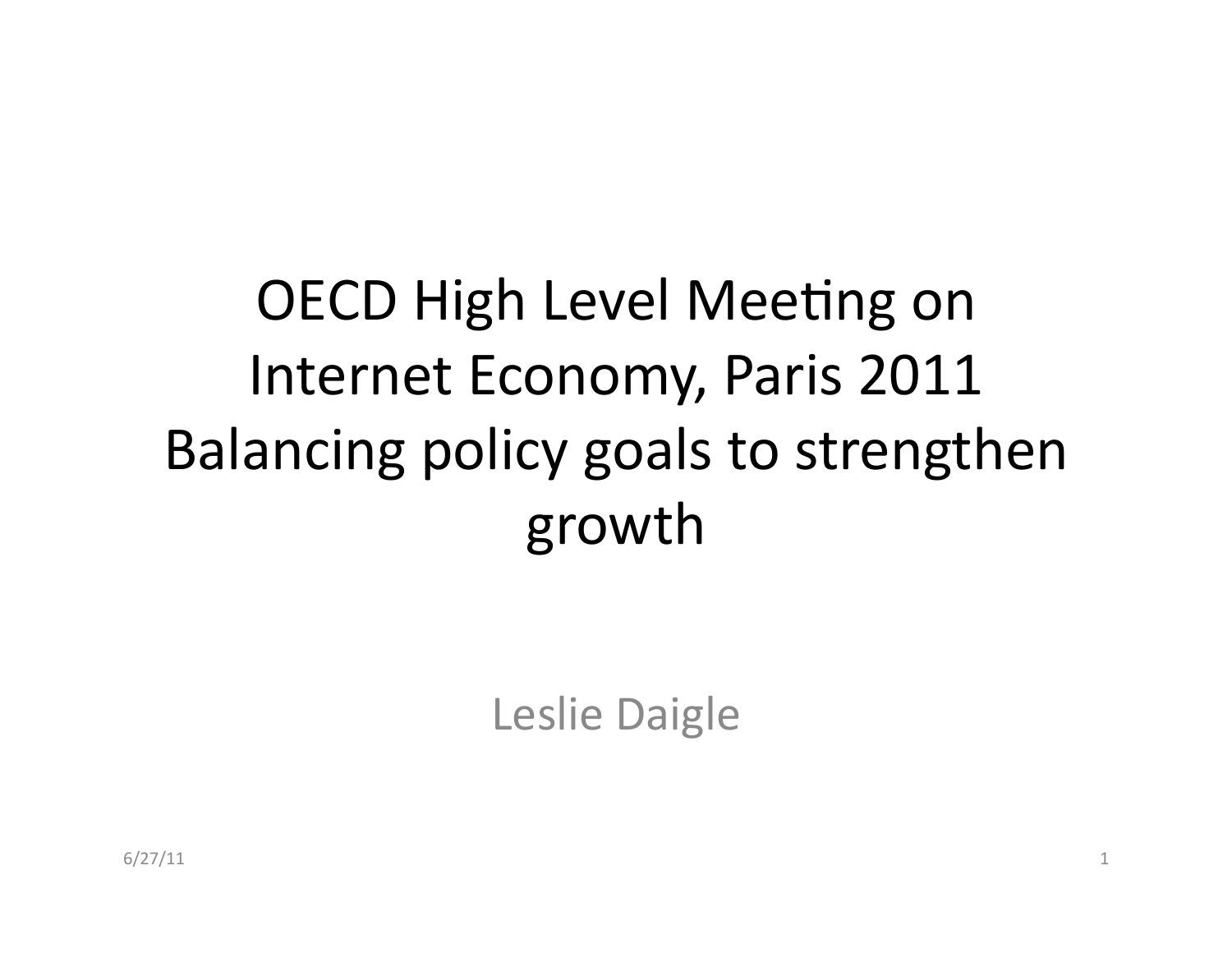### Introduction

• First, I would like to acknowledge the positive and collaborative approach the OECD has taken by inviting the Internet technical community, the private sector and civil society to participate in the OECD HLM. This underlines the OECD's recognition of the need to involve all stakeholders in discussions of the Internet's future development.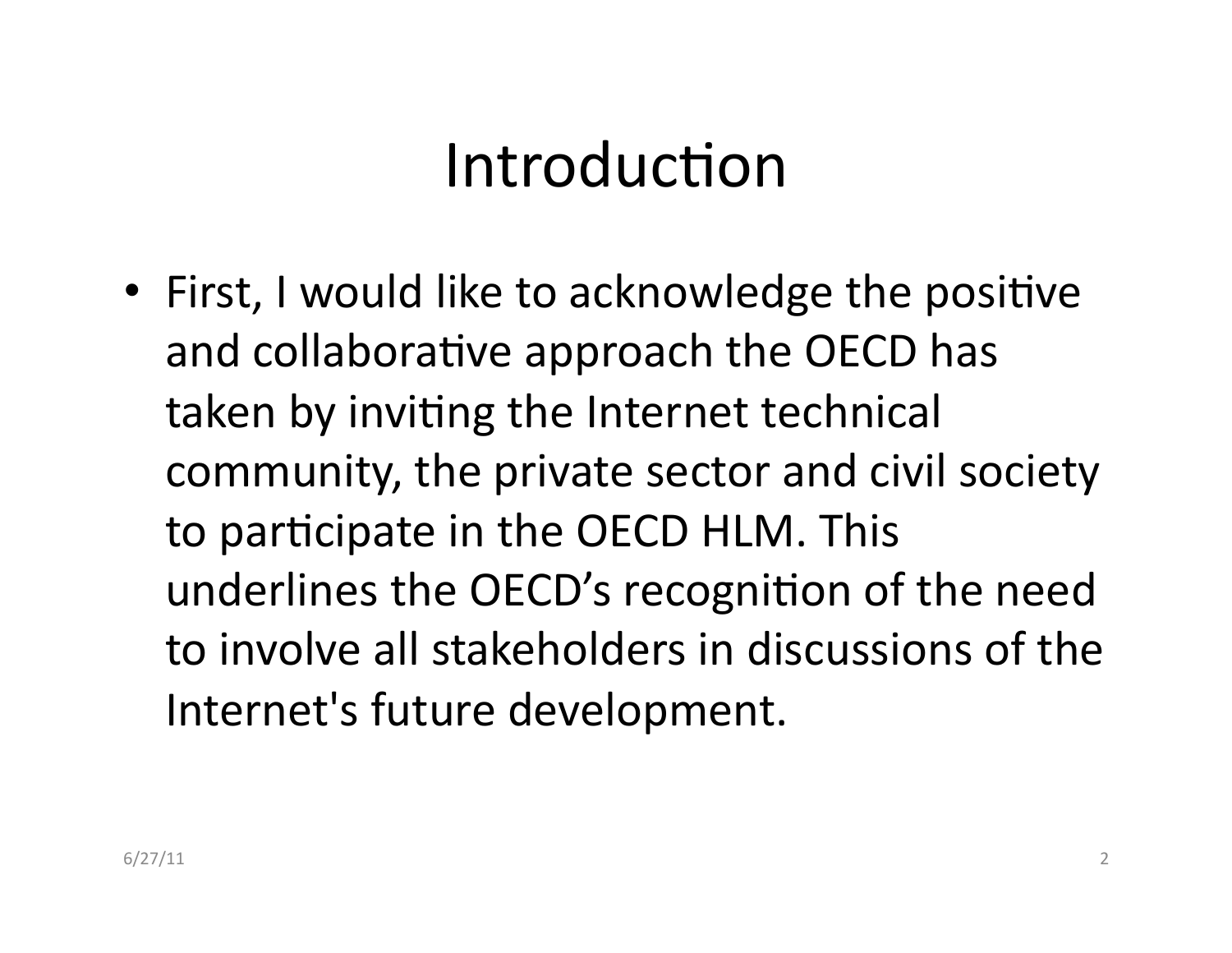#### The Internet Model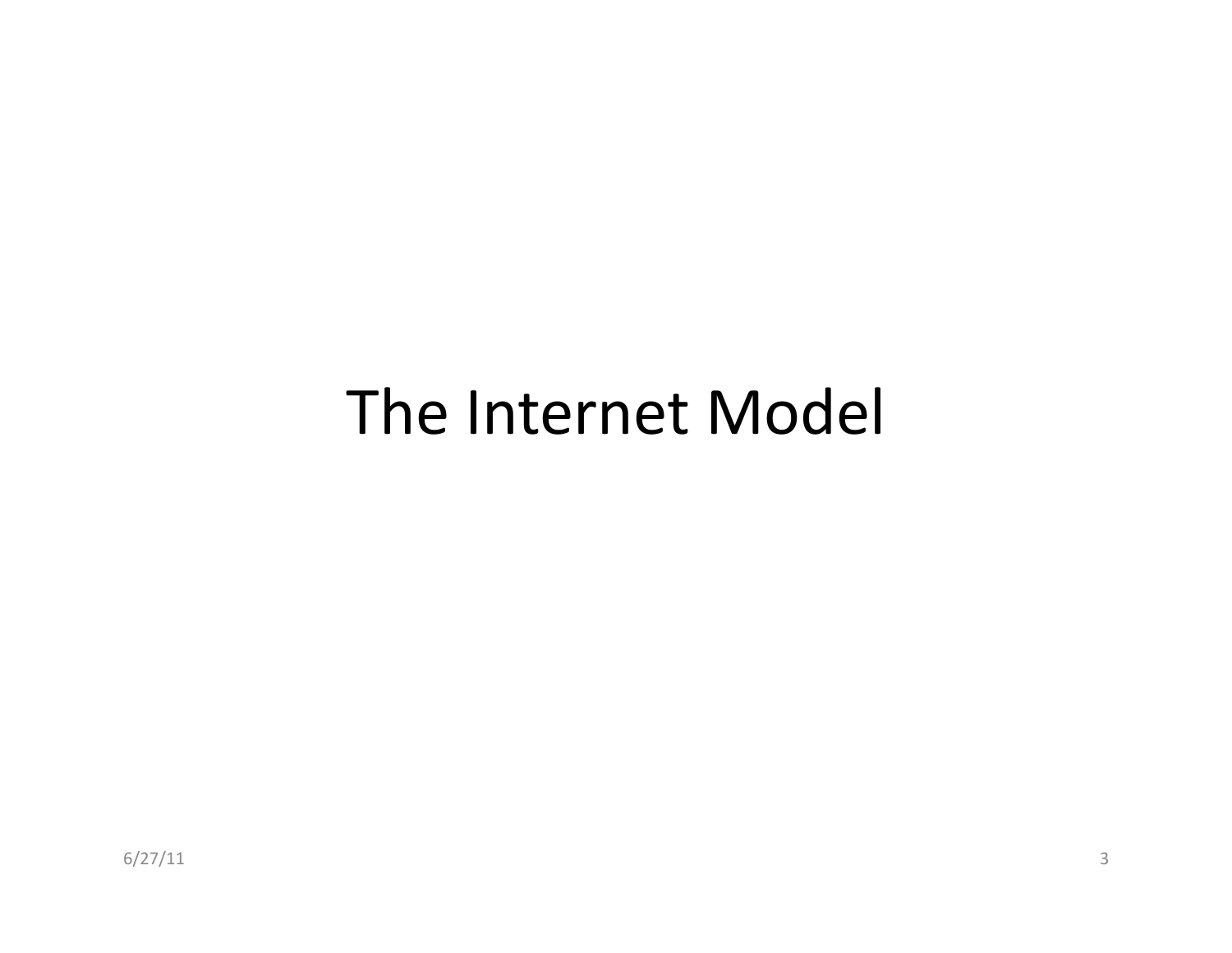- From my perspective, the true value of the Internet is its nature as a catalyst for innovation, economic growth and social development of globally unprecedented levels.
- The Internet is successful in large part due to its unique model:%
	- $-$  shared global ownership,
	- $-$  collaborative engagement models,
	- $-$  development based on open standards (and those standards being openly developed),
	- $-$  key principles such as end-to-end connectivity
	- and freely accessible public processes for technology and policy development.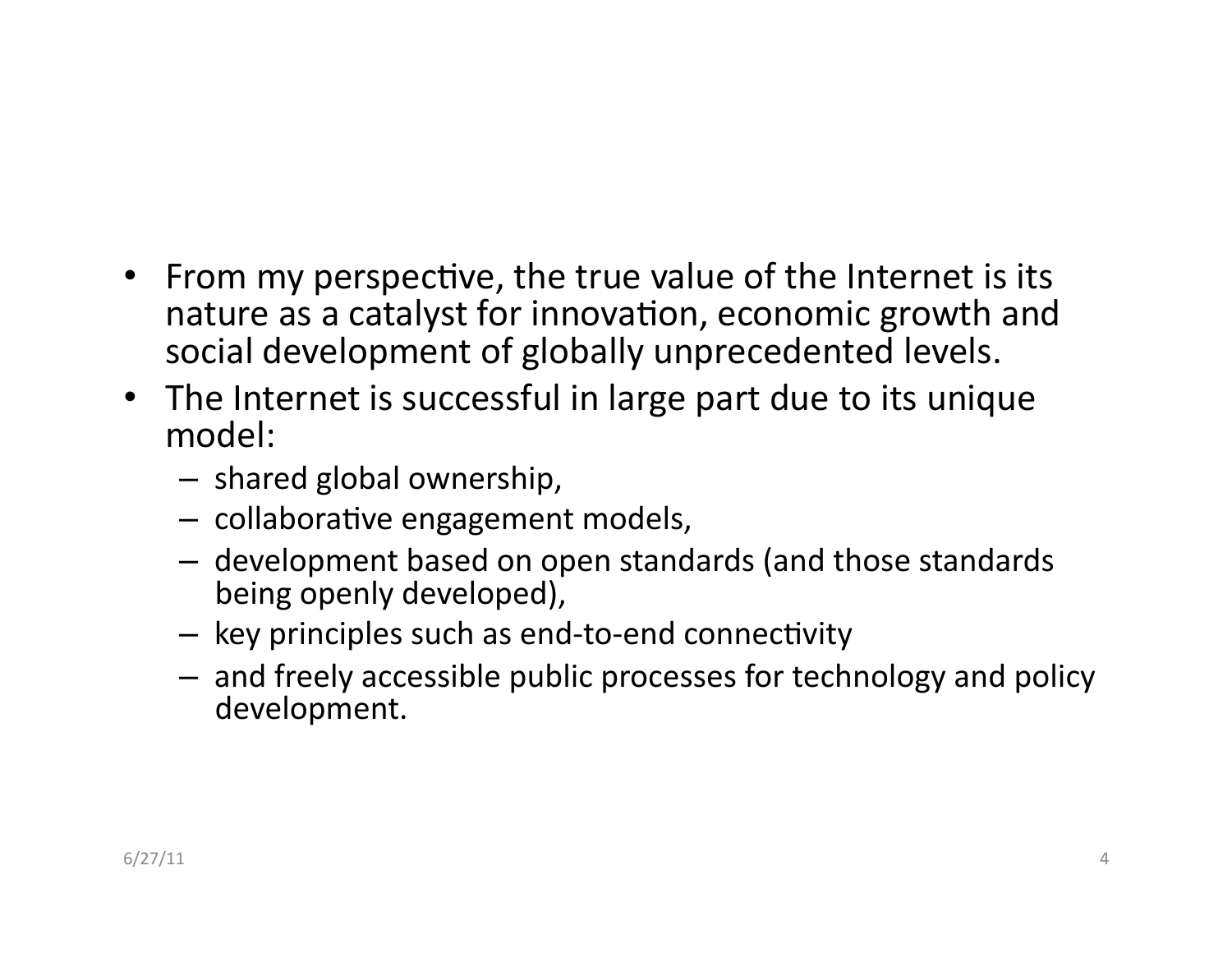• Together, these elements have become known as the "Internet Model". It relies on collaboration and processes that are local, bottom-up and accessible to individuals around the world, whether they be from academia, research, governments, business, or civil society. In short -- they present a low barrier to entry in the Internet and its economy.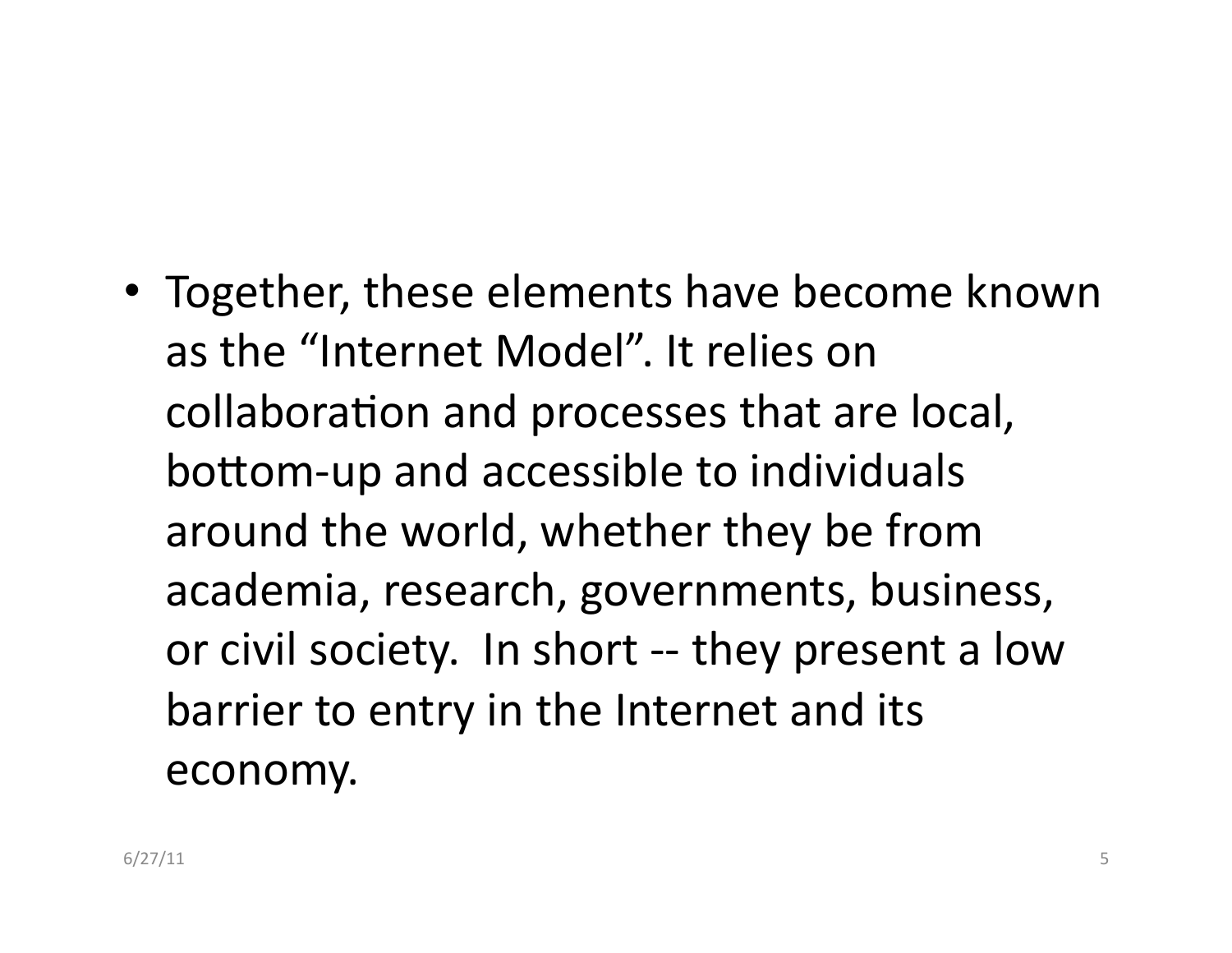- However, these are not merely idealistic tenets.
- The Internet pervades all aspects of our lives. The widespread international adoption of the Internet and the consequent ease with which organisations and individuals are able to send, receive and exchange data (and content) across borders presents new challenges for policy makers in areas that, traditionally, have been principally handled by national laws, guidelines and strategies. Increasingly, there is a realisation that more integrated international approaches, as well as compatible and interoperable national legal frameworks, are needed.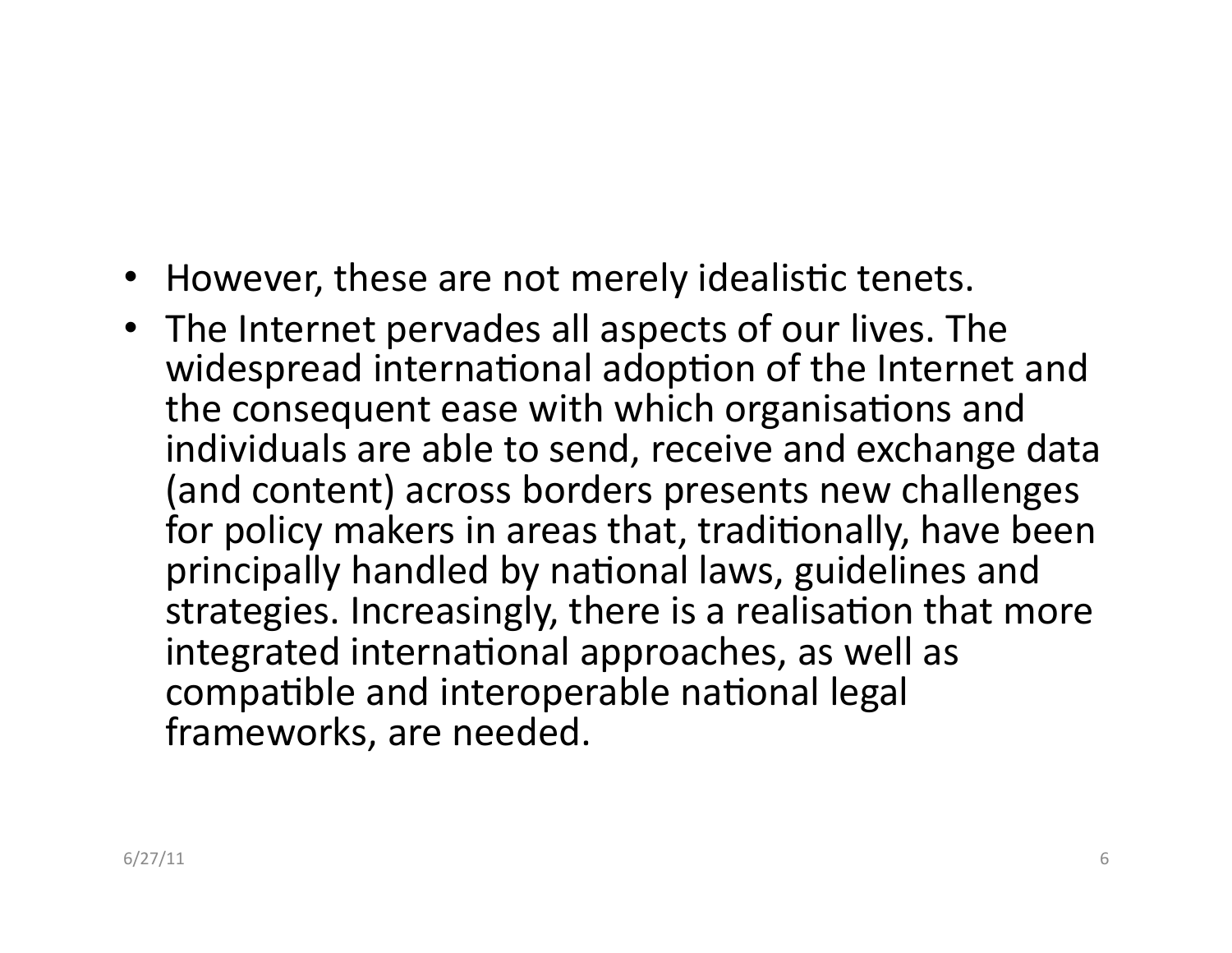• The openness and transparency of the Internet's technical development and its associated policy development processes, are intrinsic to the success of the Internet itself, and to maintaining this single, interoperable system of networks - the global Internet. This openness and accessibility drives much of the value of and in the Internet.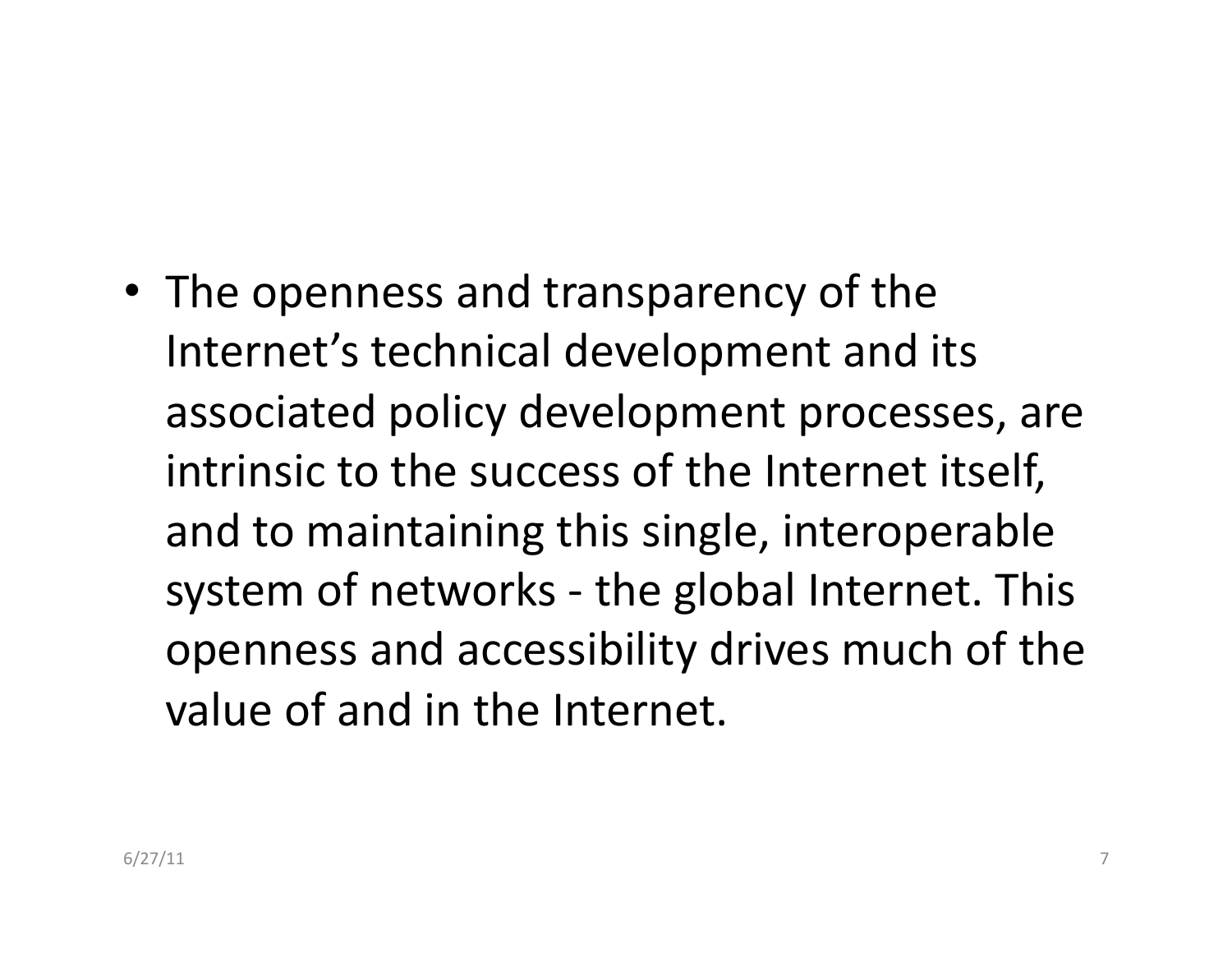### **Tussles**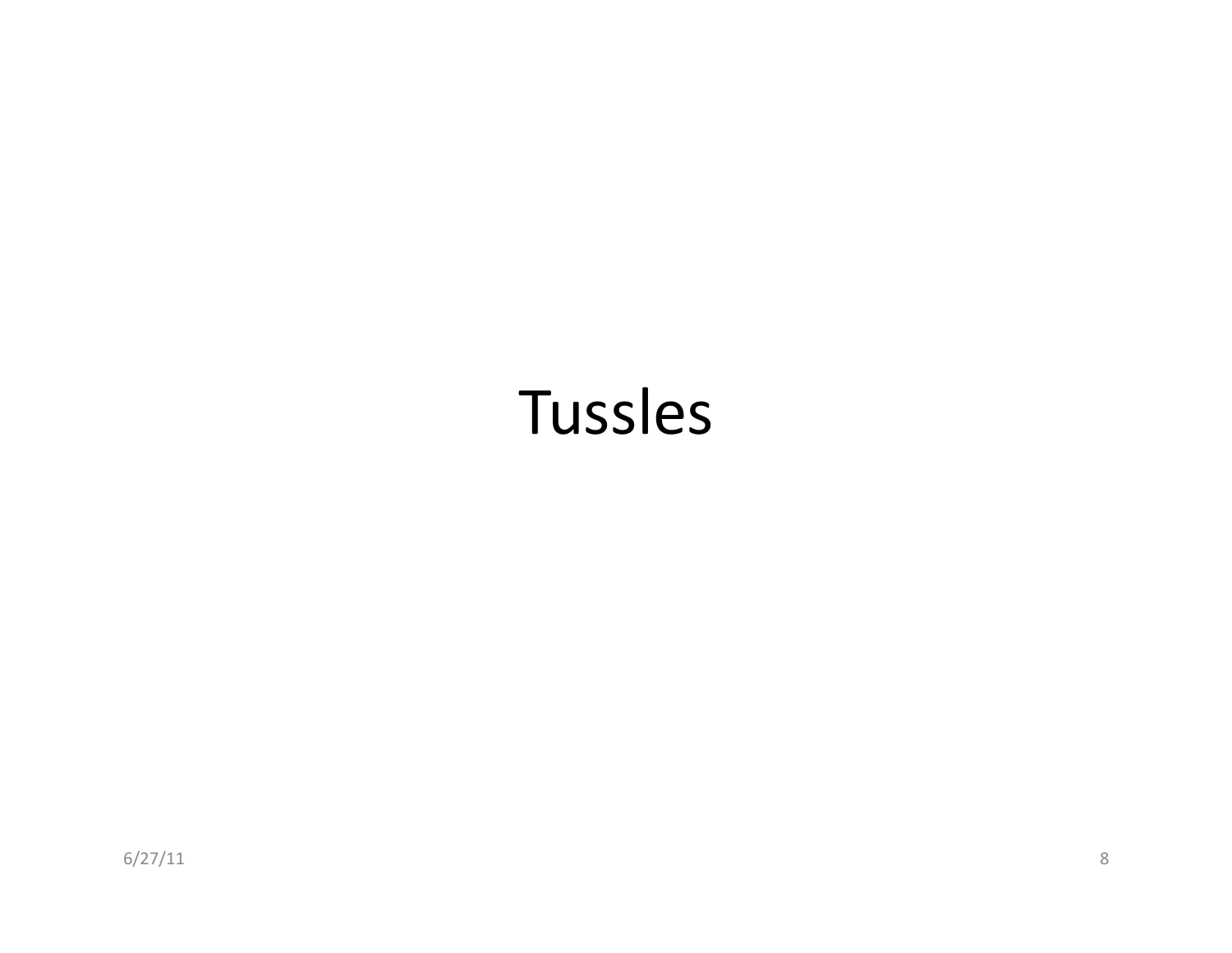• There are, however, a number of areas where we now see tussles between the natural growth of the Internet, and governments' interests in ensuring the safety and wellbeing of their citizens. These are challenges, but they present opportunities for developing new approaches to governance and leadership in the world.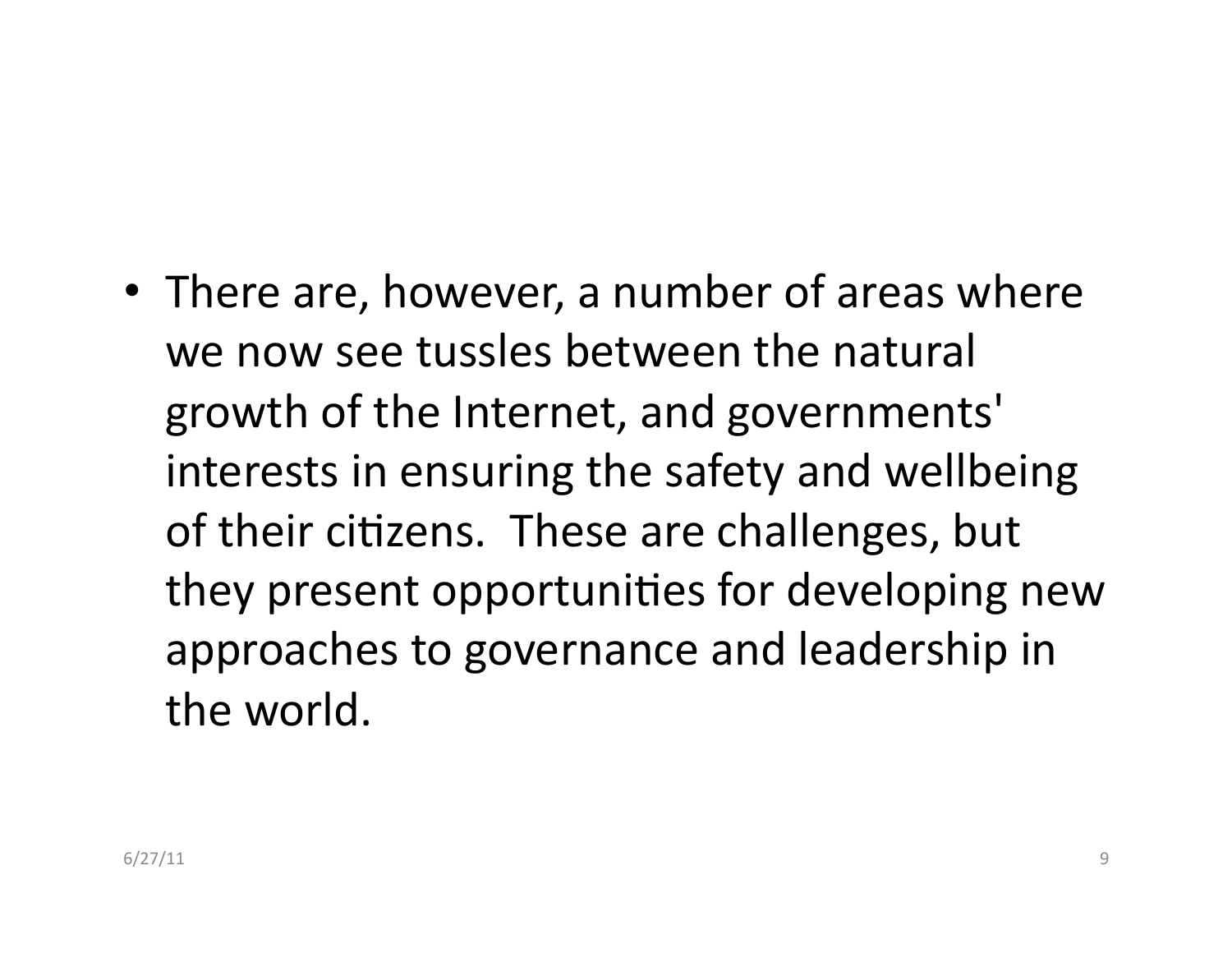# |Internet-as-a-Service|

• The technology that supports the Internet (the "Internet Protocol", version 4 or 6), has proven its viability for a number of dedicated network-based services. We can expect to see an increasing array of IP-based services – we already have managed video and voice services from providers, and many parts of the world are developing standards for networkbased management of electricity to the home, for example.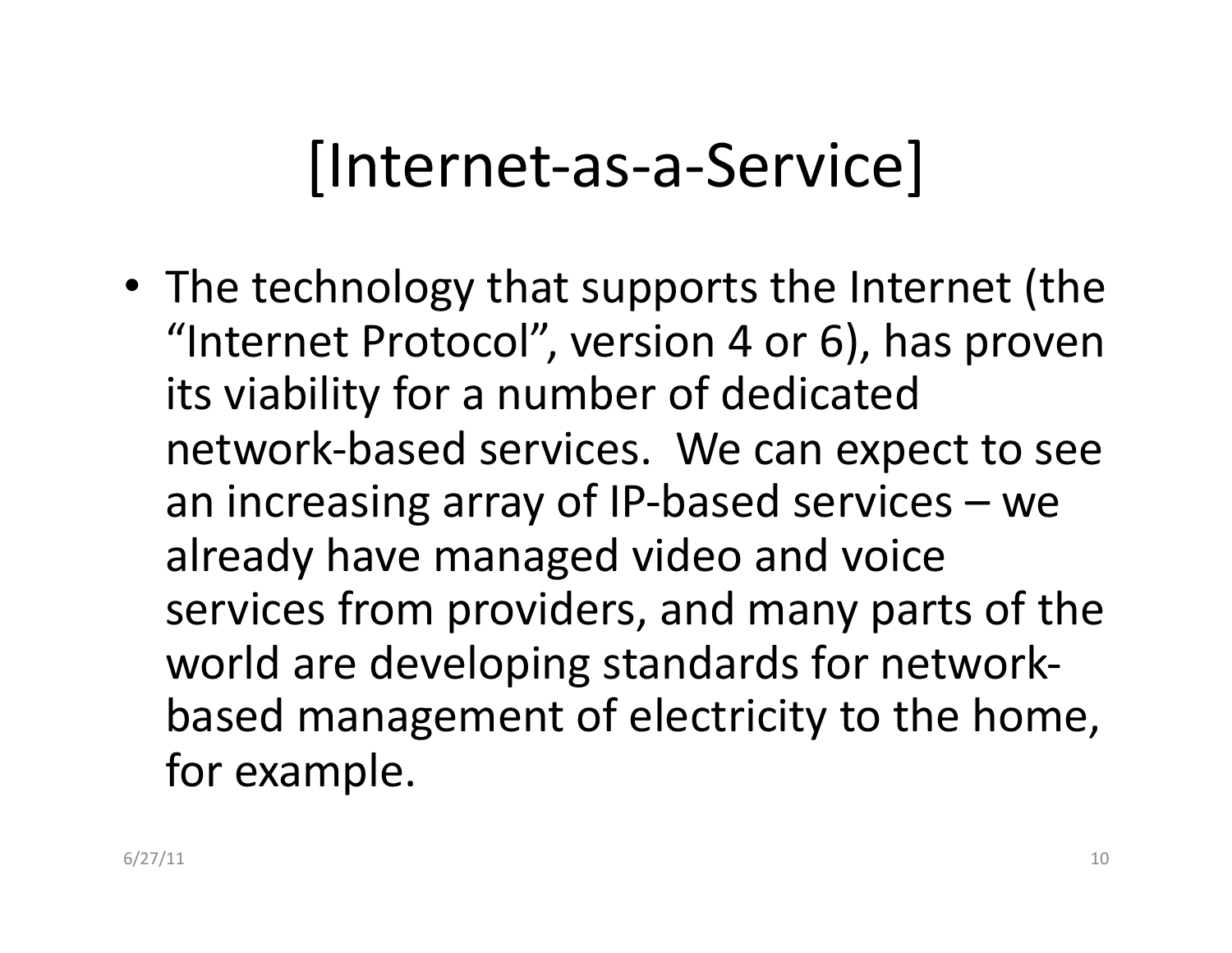- It is important, going forward, not to confuse those managed services with the global Internet.
	- $-$  The Internet is, simply, the system of interconnected networks that use IETF-specified best current practices and protocols, including the Internet Protocol, for communication with resources or endpoints reachable via a globally unique Internet address.
	- $-$  Other IP-based managed services can be operated compatibly, and regulations should reflect and support that need for co-existence, without confusing all IP-based services in one bucket.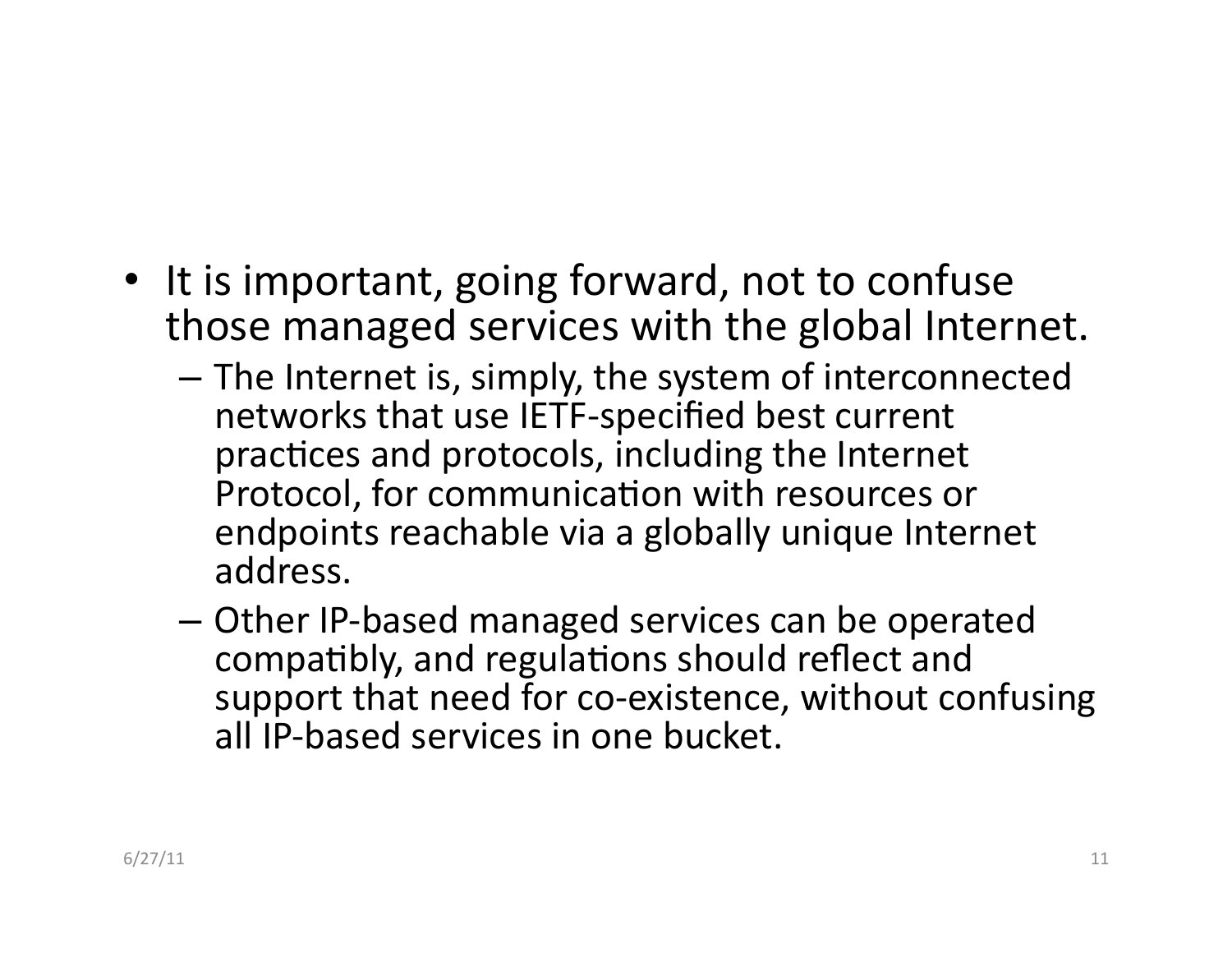- In the context of this meeting, and the call for deployment of universal high-speed access networks, it is imperative that call include support for, monitoring, and assurance of the Internet as an unimpeded, best-effort, end-toend packet data service.
	- $-$  In the reality of today, that further means embracing, supporting, and vocally advocating the use and deployment of IPv6 to ensure continued end-to-end global addressability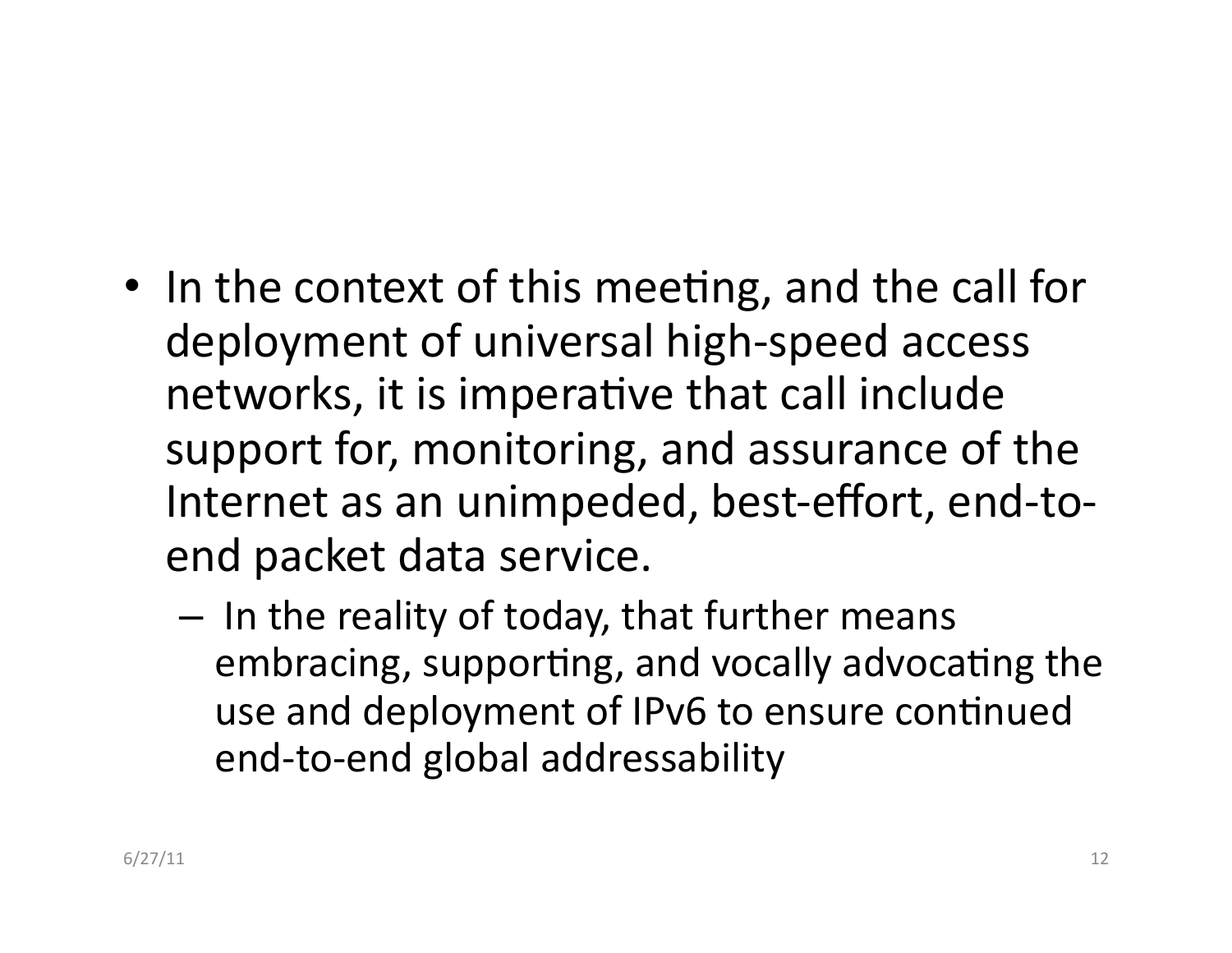# [Regional Resiliency]

- The underpinning of resilience of the Internet's services and applications is resilience of the Internet, itself
- The original design of, and lessons learned in deploying the Internet, favour diversity, redundancy and distribution of underlying infrastructure: network links, IXPs, regional DNS infrastructure, websites
- We've seen the effects of this illustrated in various regional disasters – this is why key elements of the Internet remained accessible in Haiti or Japan, after they were struck by earthquakes, for instance. Diversity ensured that not all key resources were located in a single region or infrastructure.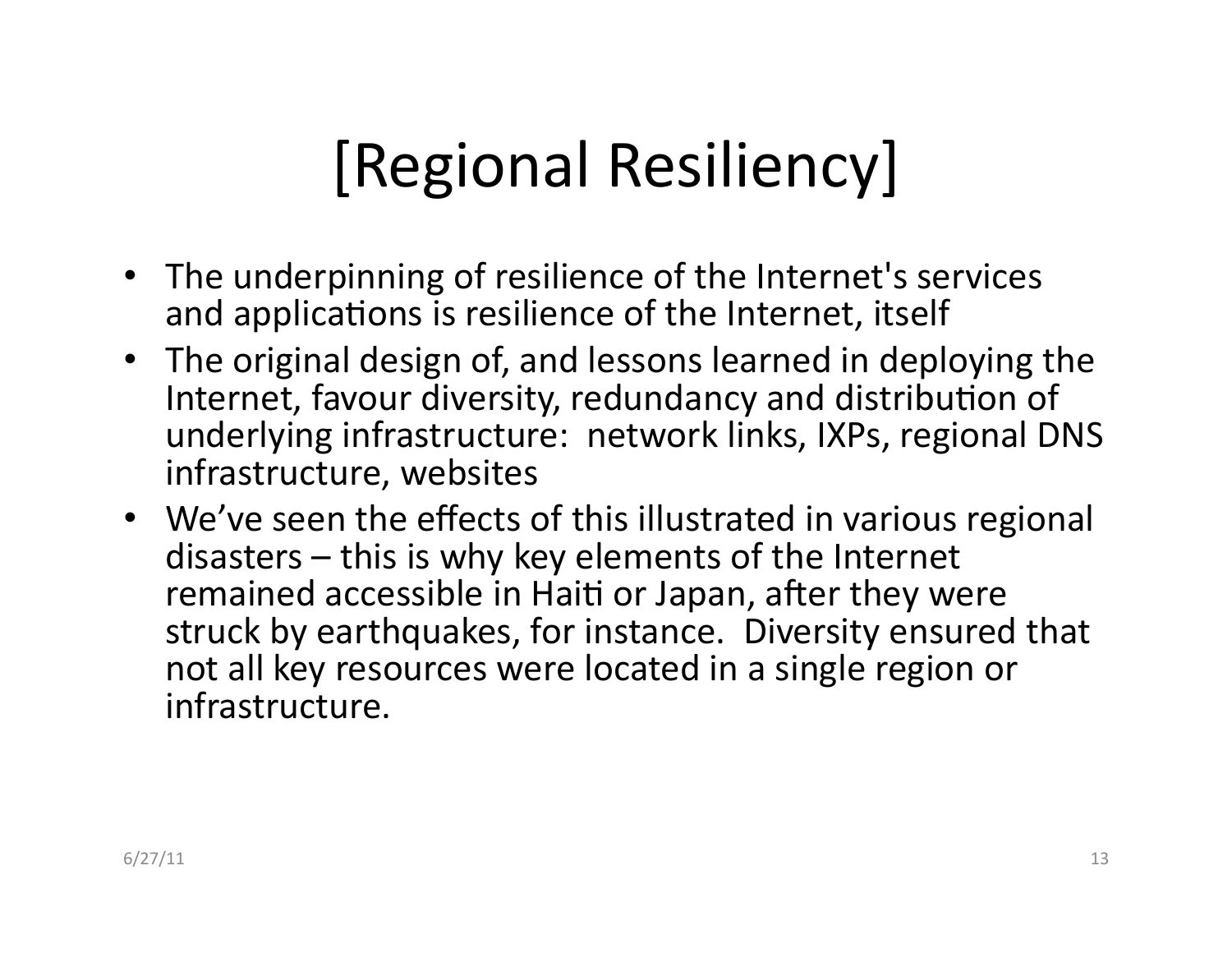- Even as capacity scales such that a single organization can have a globe-spanning network, or an individual region can house all of its own resources within a data centre or two, doesn't mean that they should.
- The tussle here is that this diversity can challenge the locus of control or regulation of all components of the Internet serving a given region. But, the upside in acknowledging and supporting this diversity is a truly resilient Internet.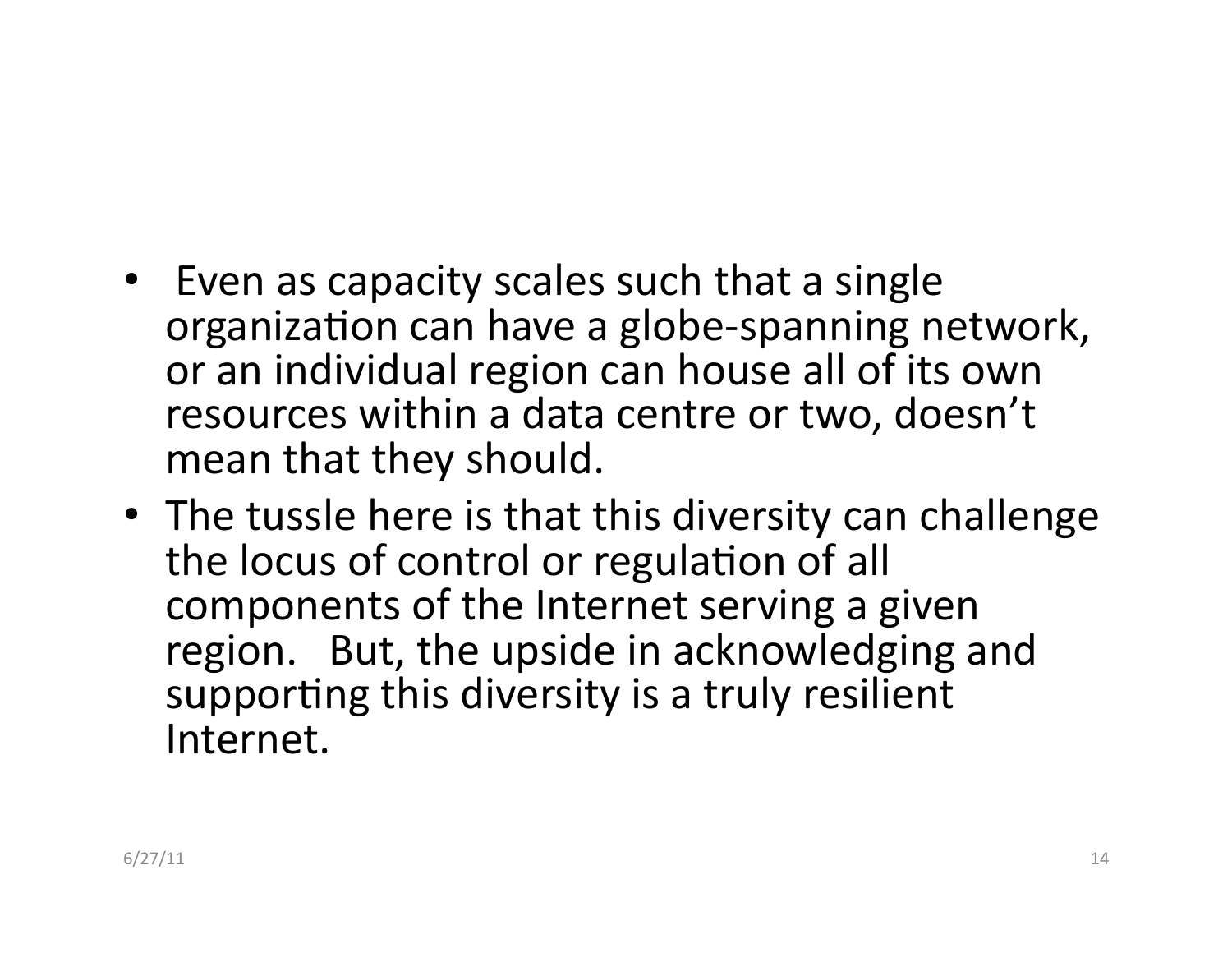# [Behaviour-shaping through control of Internet infrastructure]

- We've seen increasing instances of attempts to shape behaviour by shutting down or controlling the use of Internet infrastructure that resides within a region's jurisdiction
	- $-$  E.g., changing DNS registrations within a registry, to prevent the use of the domain name to access materials deemed illegal in the DNS registry's jurisdiction, especially when the domain name registration is held outside the jurisdiction
	- $-$  E.g., requiring in-region service providers to return false information for domains deemed to host material considered illegal or improper in the region.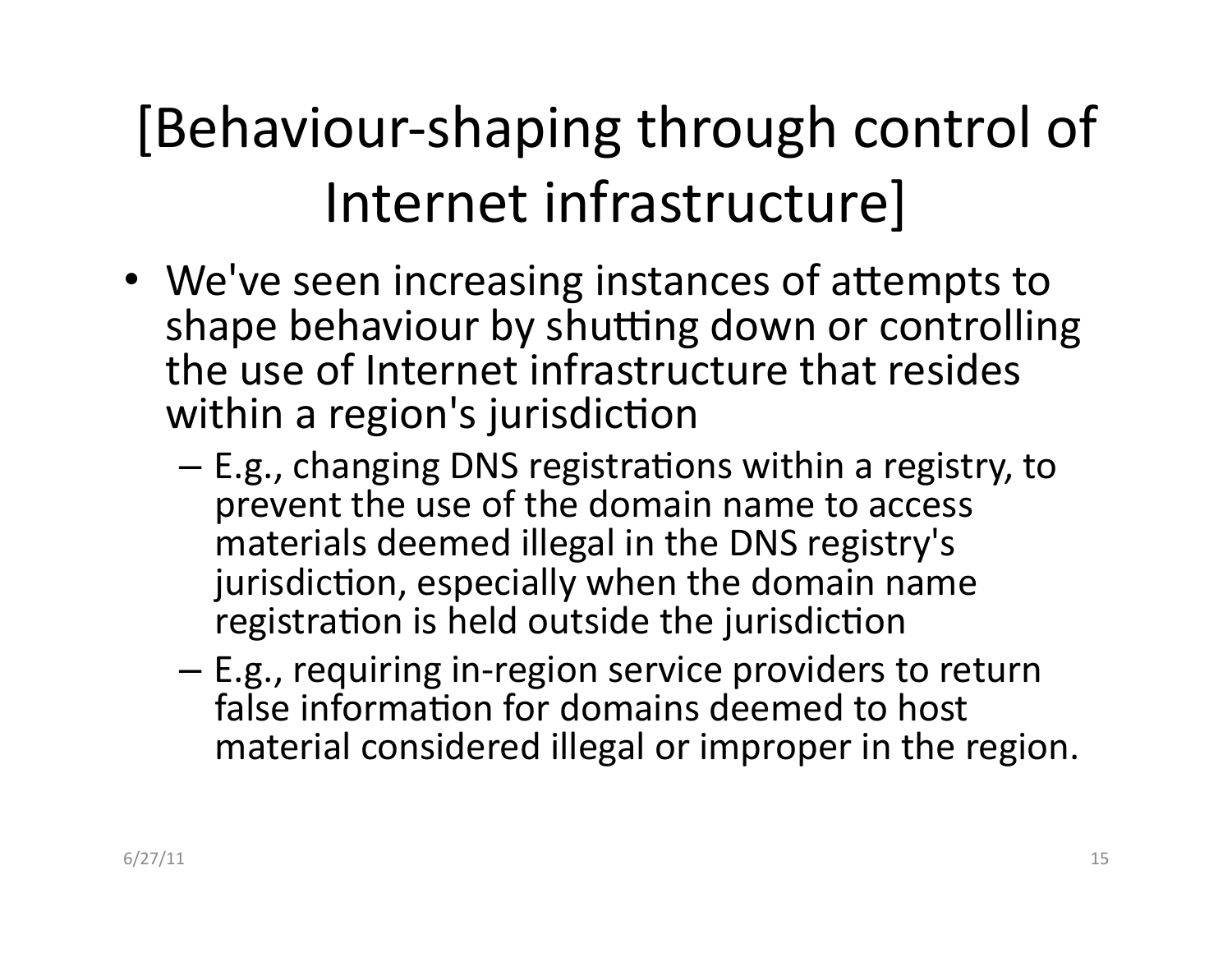- This tussle indicates a need for better ways to address the legitimate, diverse regional desires for expressing "appropriateness".
- However, these specific approaches don't work, in that they are largely circumventable, and they break the building-block nature of Internet technologies, thereby stifling legitimate opportunities for growth and evolution of the Internet.
- $\cdot$  It's a lose-lose situation, and we need better approaches.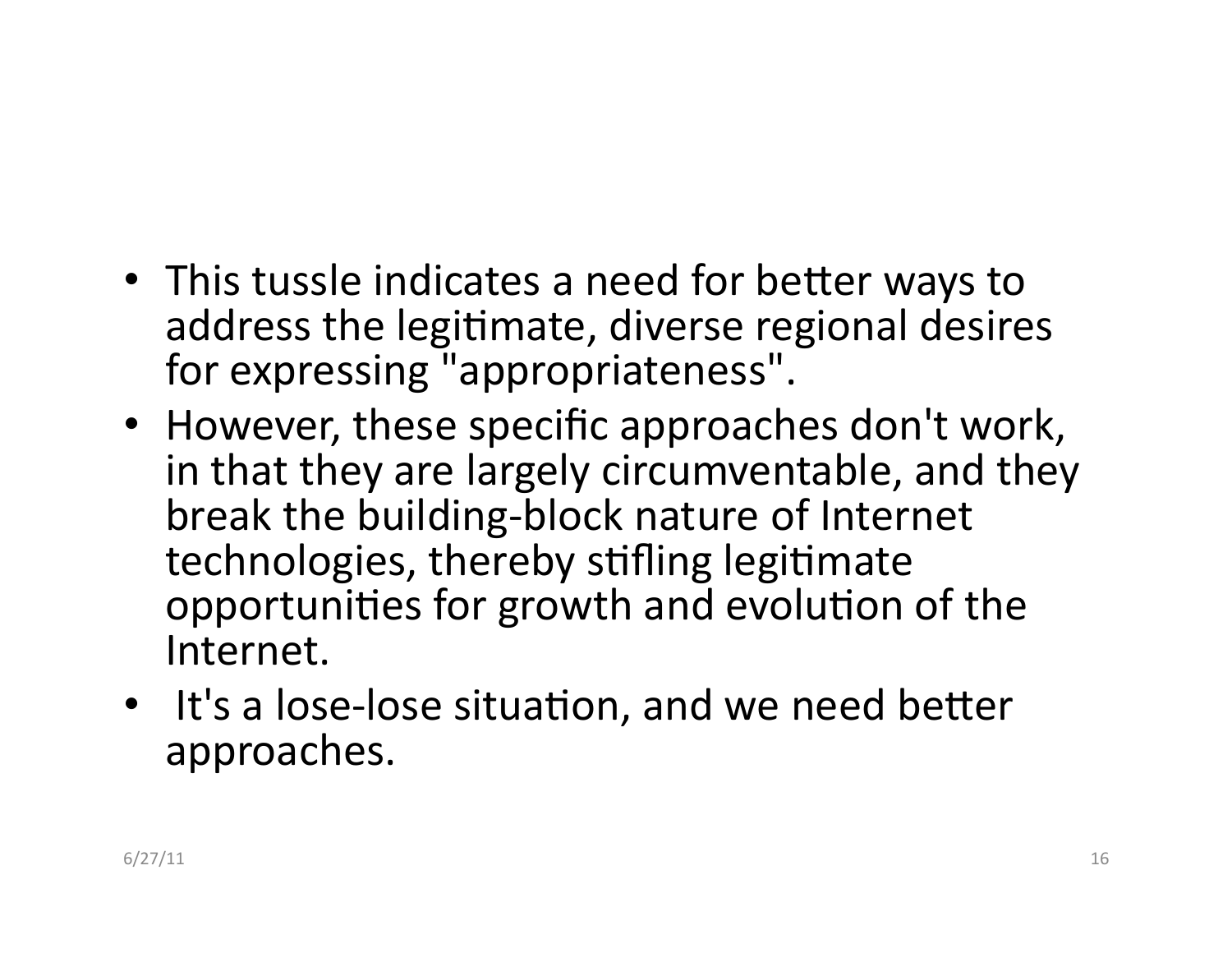# Conclusions: The principles (from the DNS blocking paper)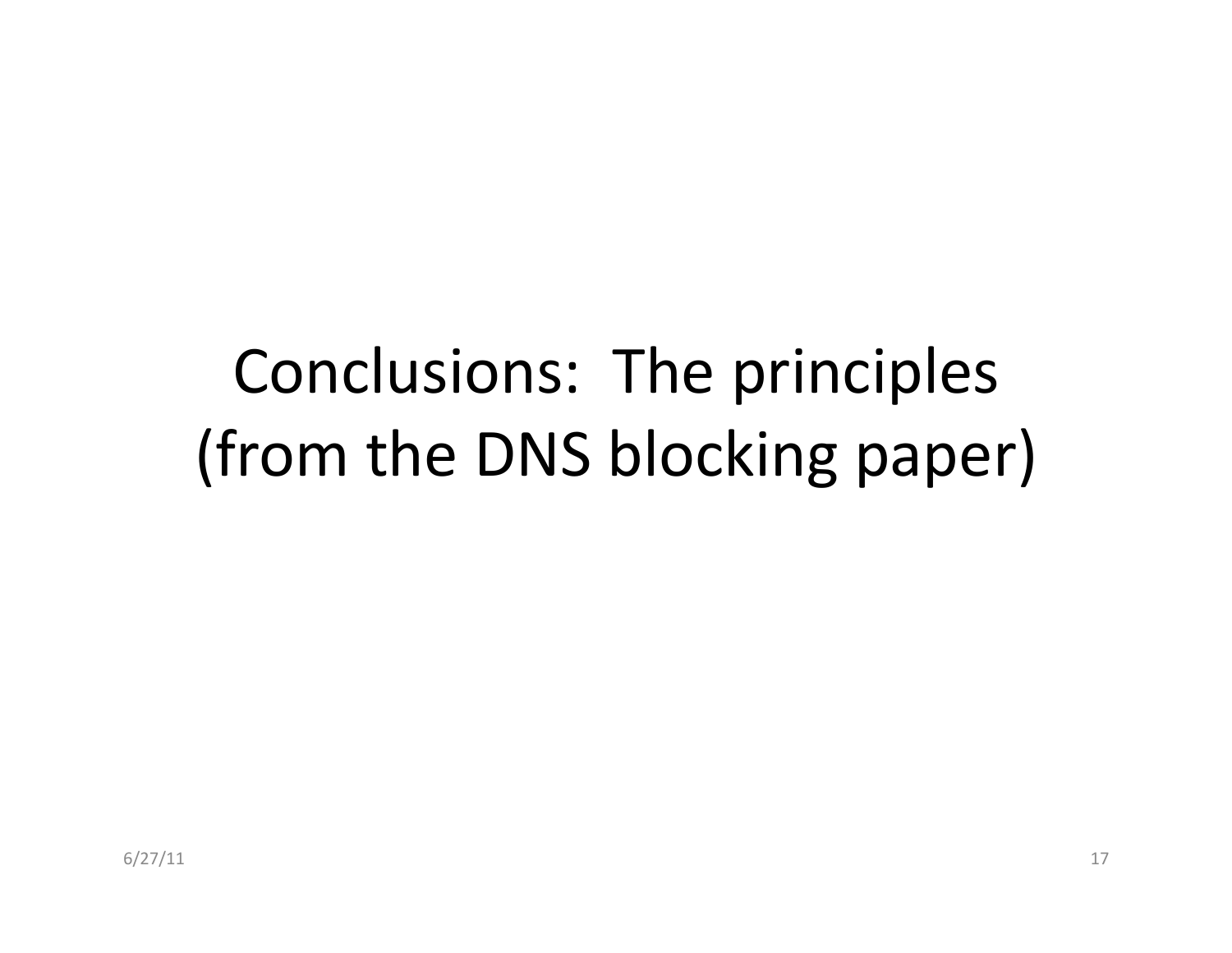- In considering what new policy directions to take in the "new Global Economy", it is important to critically assess the consequences (intended and unintended) and economic, social and other benefits/costs of all options, including the potential impact on the functioning and development of the Internet, innovation, Internet use, access and adoption.
- Imposing technical measures (to prevent or enforce policy objectives) that target the network and/or require examination of the content of Internet traffic pose a serious threat to the open Internet, privacy and trust, and consequently to innovation, growth and social development.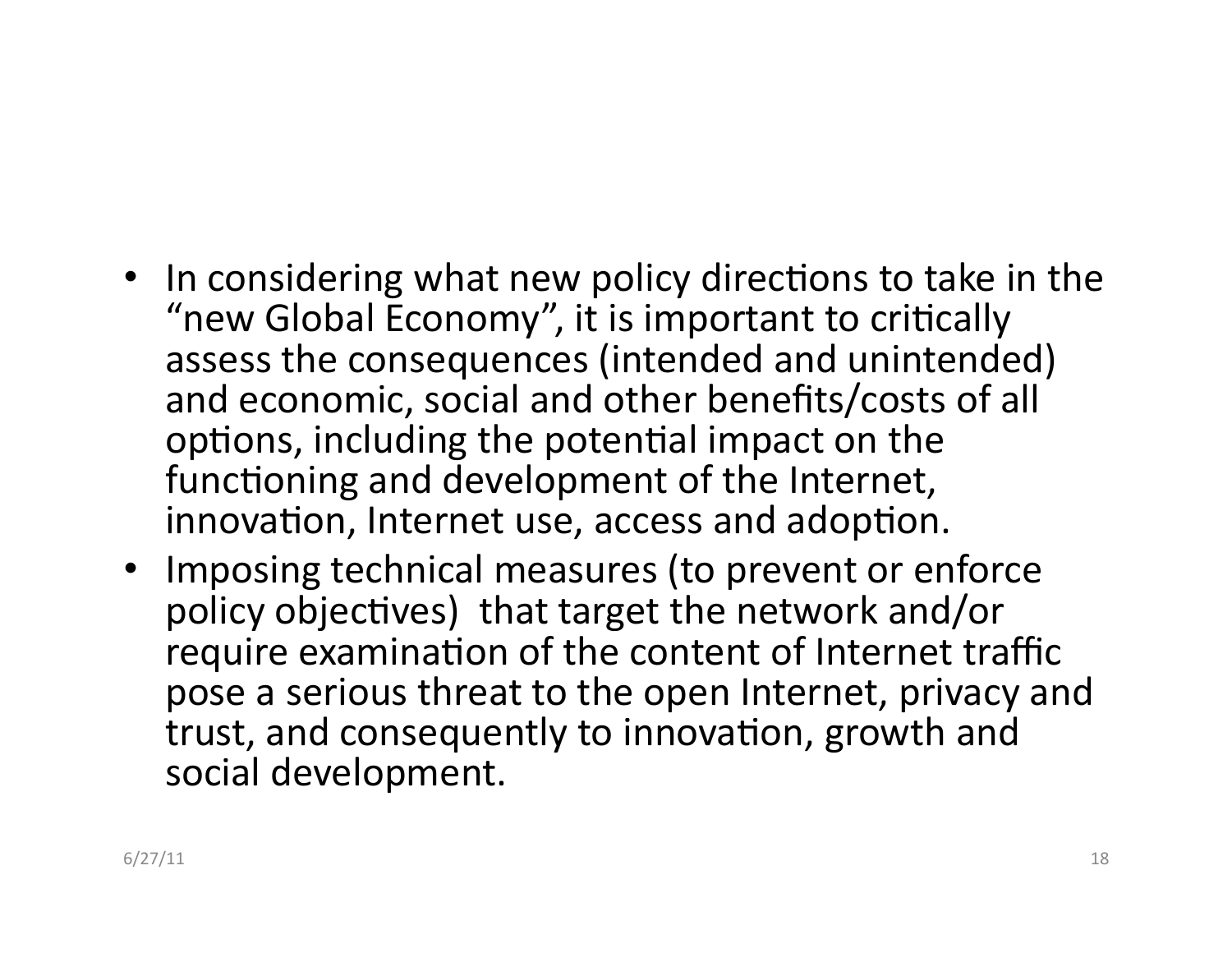- Emphasis should be given to the preserving the Internet, and more specifically, its open, decentralised and collaborative governance characteristics.
- Notions of innovation without permission, global open standards, global interoperability are at the heart of the Internet's value to end users. Global interoperability is fundamental.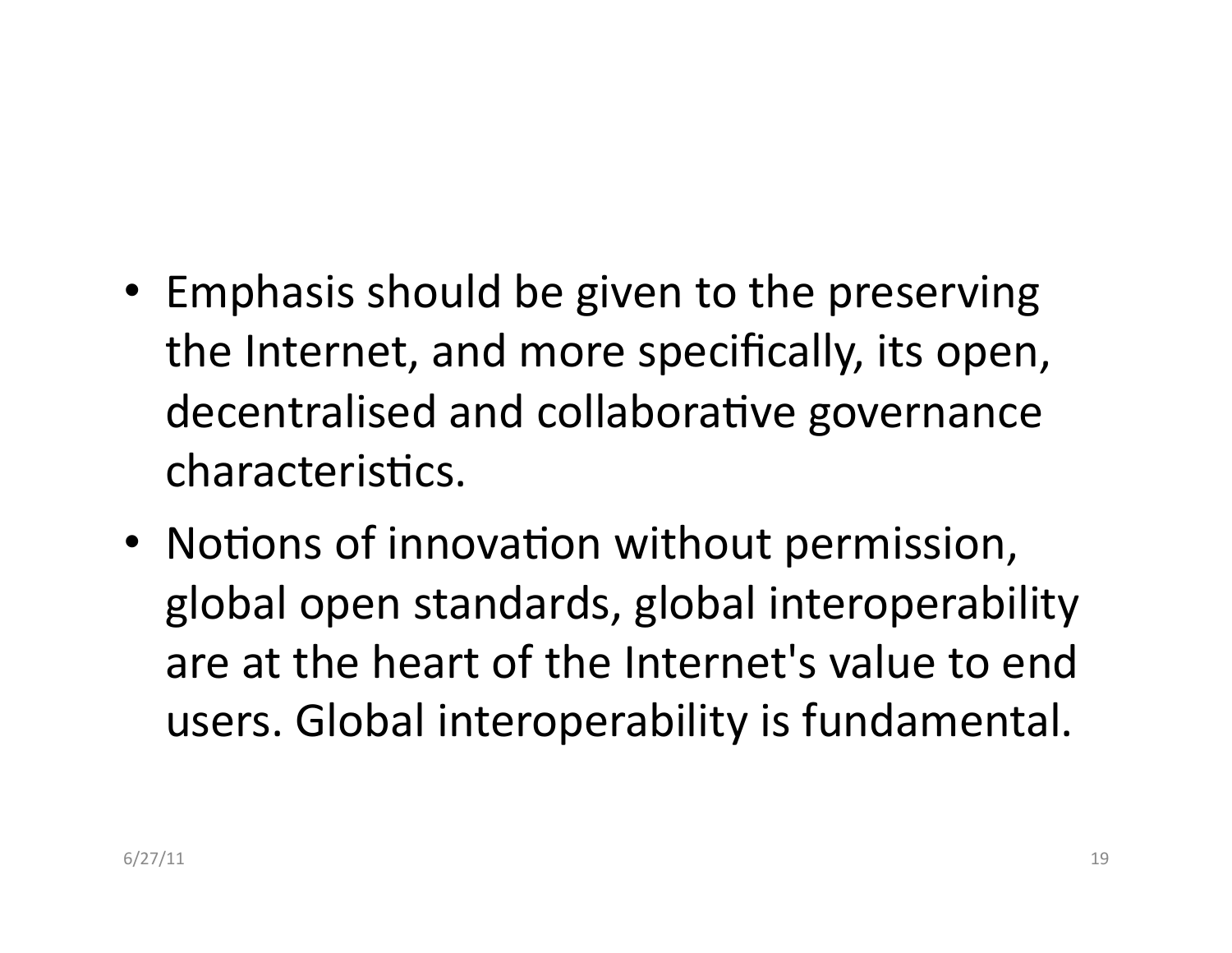- Rather efforts should be placed on searching for innovative and positive solutions (education, new business models  $[etc.])$ , instead of reducing the openness of the Internet.
- We appreciate the OECD's efforts to always consider the delicate balance between on the one hand security/protection of IPR etc, and on the other hand preserving an open Internet. We call on OECD member countries to ensure the continued integrity of the Internet is one of their highest priorities.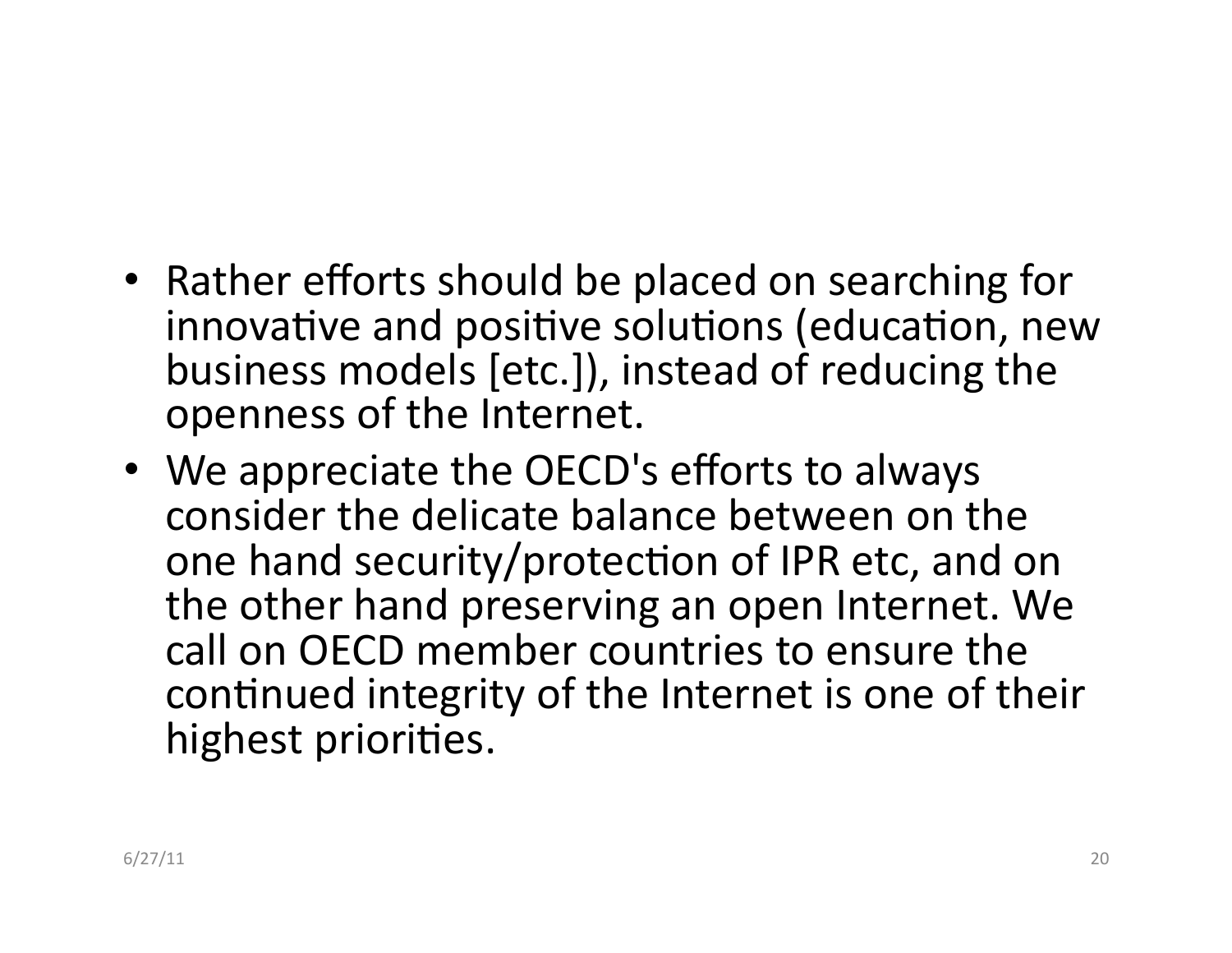- To be concrete, consider the following general principles of applying regional policy on global interoperable Internet technologies & protocols
- 1. Measures that may result in modification of the intended behavior and operation of the Internet protocols should be done with extra care
	- $-$  a. Implementation of such measures should be consistent with open standards
	- $-$  b. Policies that specify technical "fixes" to short-circuit due process or violate principles and operation of fundamental Internet protocols will result in unpredictable behavior and erosion of the Internet architecture.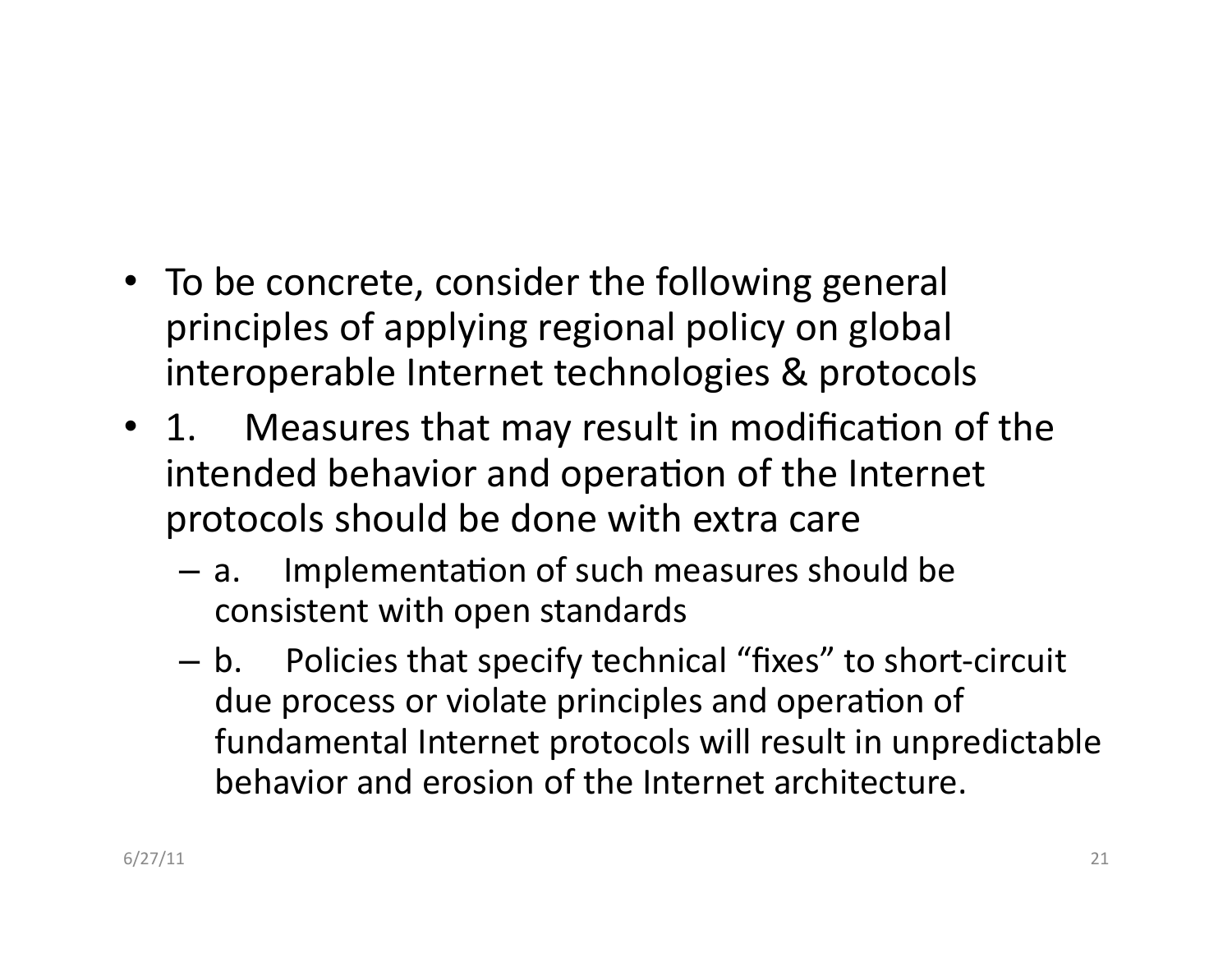- 2. Implementation of lawful emergency measures affecting global interoperable Internet technologies & protocols should be used as a last resort and should be as narrowly tailored, both in scope and time, as possible.
	- $a.$  The measures must be limited in time, providing relief while the real/root cause of the problem is being solved.
	- $-$  b. The measures must be retractable, bringing the network behavior and architecture back to unmodified state as soon as possible.
	- $-$  c. The scale of the measures should be as small as possible.%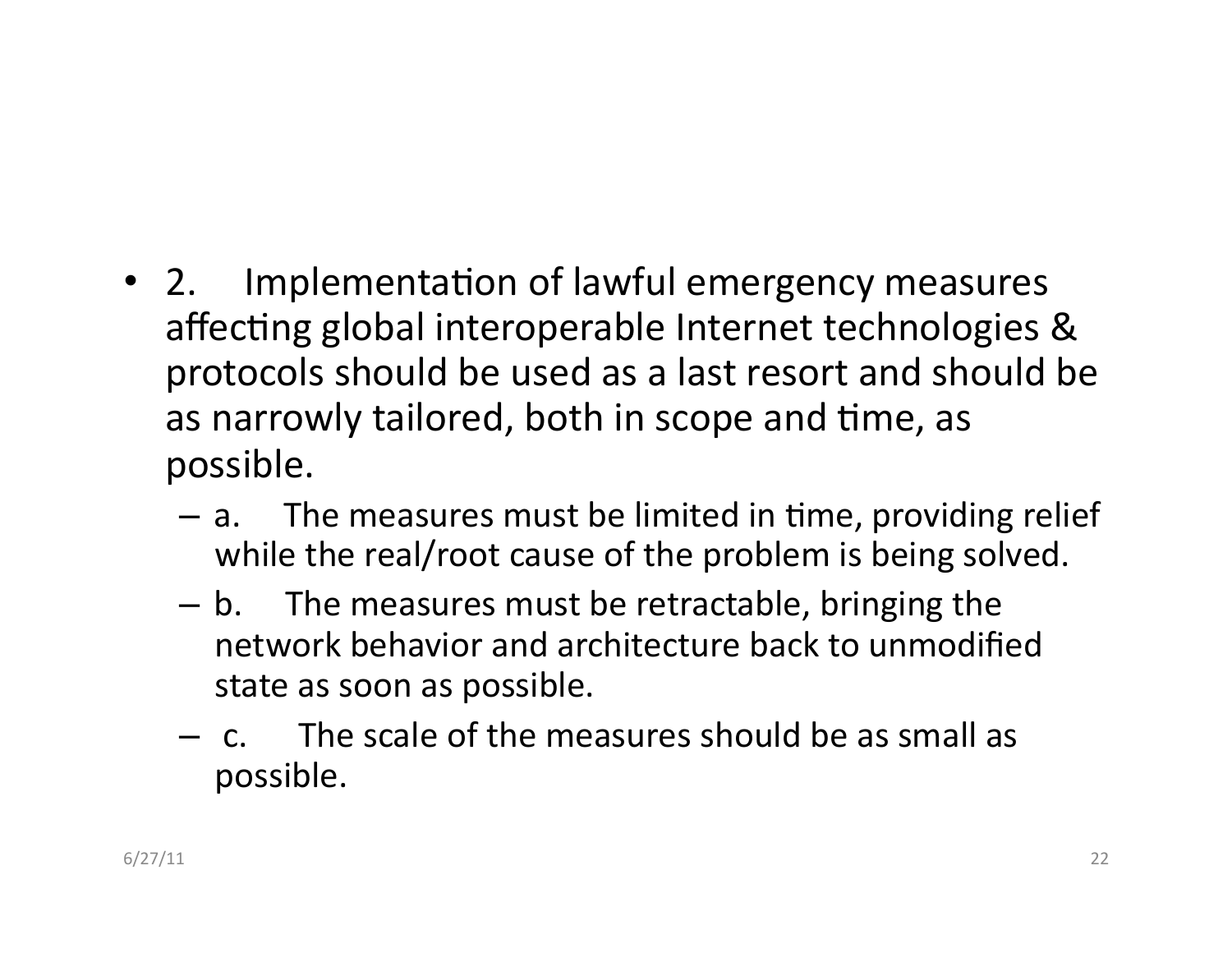### In conclusion...

• An open Internet for innovation, economic and social development should be considered as a fundamental public policy objective, and a grand challenge to be met.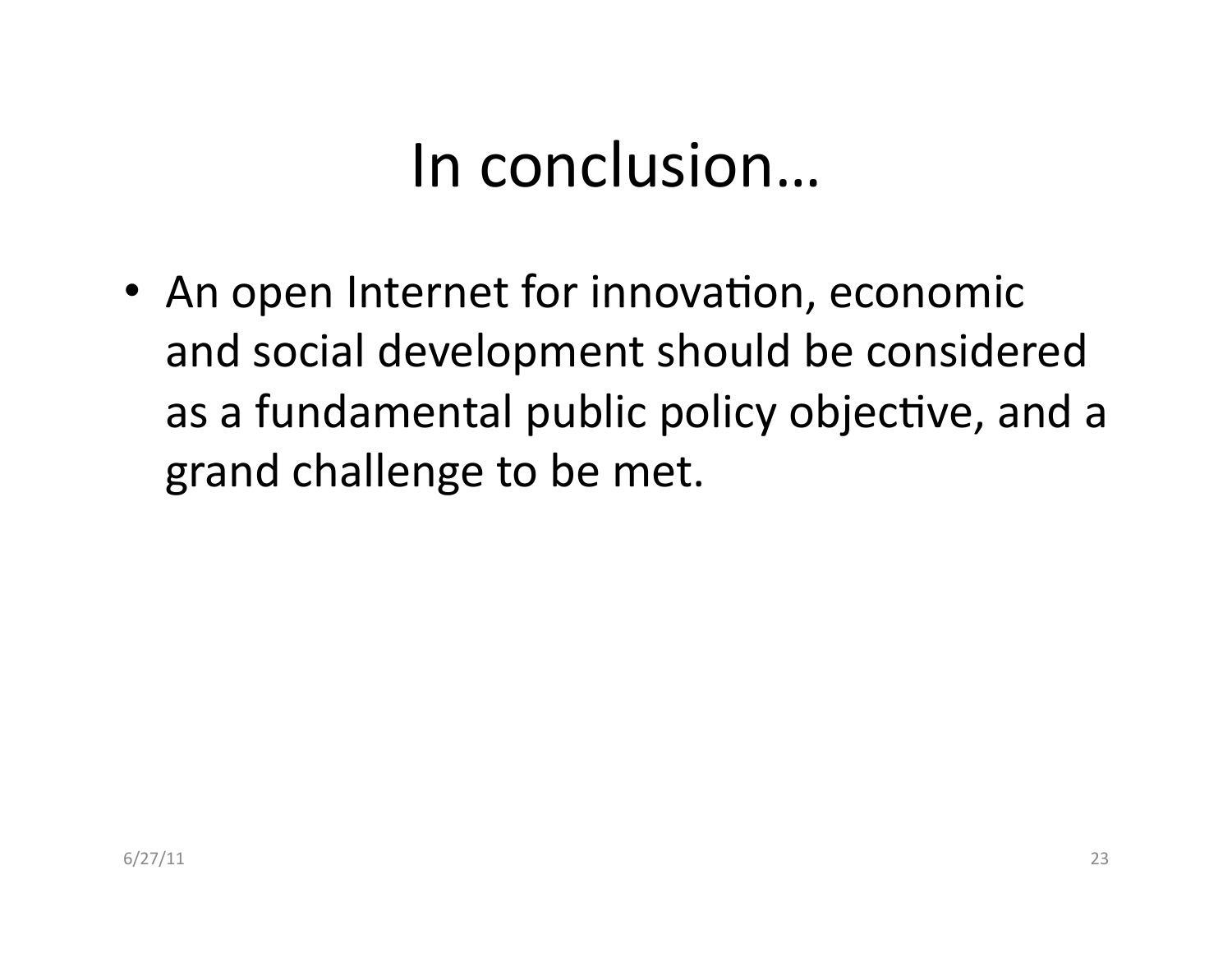# Expected Question 1

- Ms. Daigle, Tim Berners-Lee shared some of his insights into how to secure the Internet (see question to Tim Berners-Lee). In your eyes, from a technical perspective, what is the best way to move forward to enhance security online?
	- $-$  Collaborative action
	- Good operational practices, practised
	- $-$  Incremental improvements, not ultimate **lockdown**